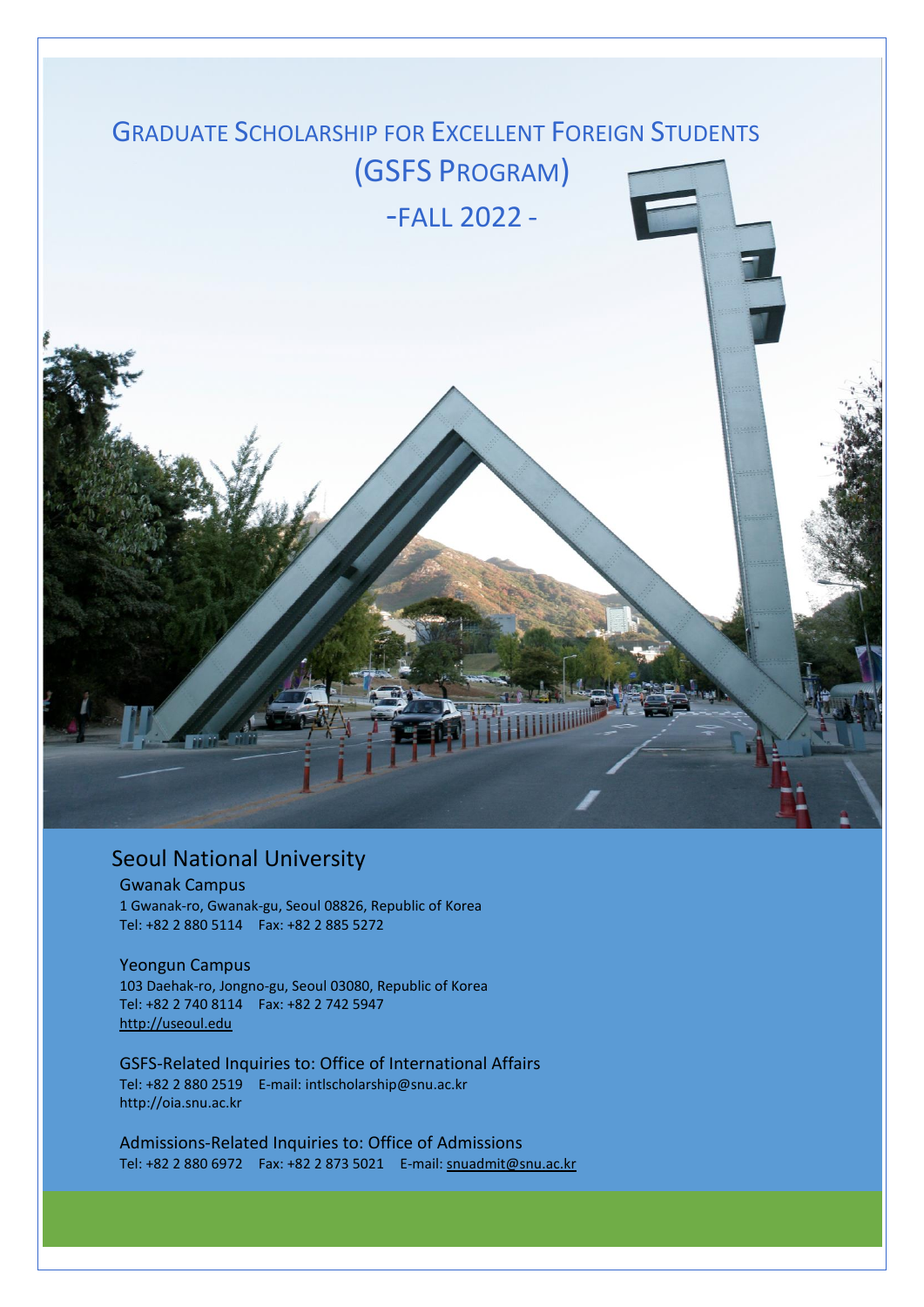# **Graduate Scholarship for Excellent Foreign Students (GSFS) at SNU**

This catalogue aims to provide students with the essential information regarding Graduate Scholarship for Excellent Foreign Students (GSFS) at Seoul National University

As SNU strives to share both cultural and advanced academic knowledge with international students, this Graduate Scholarship for Foreign Students is offered to graduates from East, Southeast, and Central Asia to help them achieve their dreams of completing graduate studies at an internationally renowned university.

Studying at SNU requires dedication and diligence but it also offers many rewards including opportunities to meet life-long friends, new cultural experiences, and develop selfconfidence and skills which will help you throughout your life. We hope that you will decide that SNU is the right place for you. We invite you to join us in our distinguished history, exciting present and bright future.

## **1. Application for Scholarship**

Candidates who wish to receive GSFS should apply for admission and SNU. During online application, the candidate should apply for the scholarship at the same time.

- Online Application [\(http://admission.snu.ac.kr\)](http://admission.snu.ac.kr/)

## **<Application Timeline>**

Please note the following important dates for **Fall 2022** admission

| <b>Important dates</b>                                    | <b>Deadline</b>                                 | <b>Notes</b>                                                                                                                                                                                |
|-----------------------------------------------------------|-------------------------------------------------|---------------------------------------------------------------------------------------------------------------------------------------------------------------------------------------------|
| Application for<br>Admission<br>(Scholarship Application) | By March 10th (Thu.),<br>2022<br>17:00 (KST)    | *Create an account at the SNU website<br>and apply online (apply for scholarship at<br>same time)<br>(http://en.snu.ac.kr/apply/info)<br>*There will be an application fee of KRW<br>90,000 |
| Announcement of<br>Admissions Decision                    | June $24^{th}$ (Fri.), 2022<br>after 17:00(KST) | Results will be posted on the<br><b>SNU</b><br>website<br>(http://en.snu.ac.kr/apply/announcements)                                                                                         |
| <b>Notification of GSFS</b><br>Result                     | June 27 <sup>th</sup> (Mon.), 2022              | The GSFS recipient will be notified<br>individually via e-mail.<br>*E-mail will be sent<br>final<br>only<br>to<br>recipients of GSFS                                                        |
| <b>Registration Period</b>                                | August 2022                                     |                                                                                                                                                                                             |

The dates above are subject to change without a prior notice.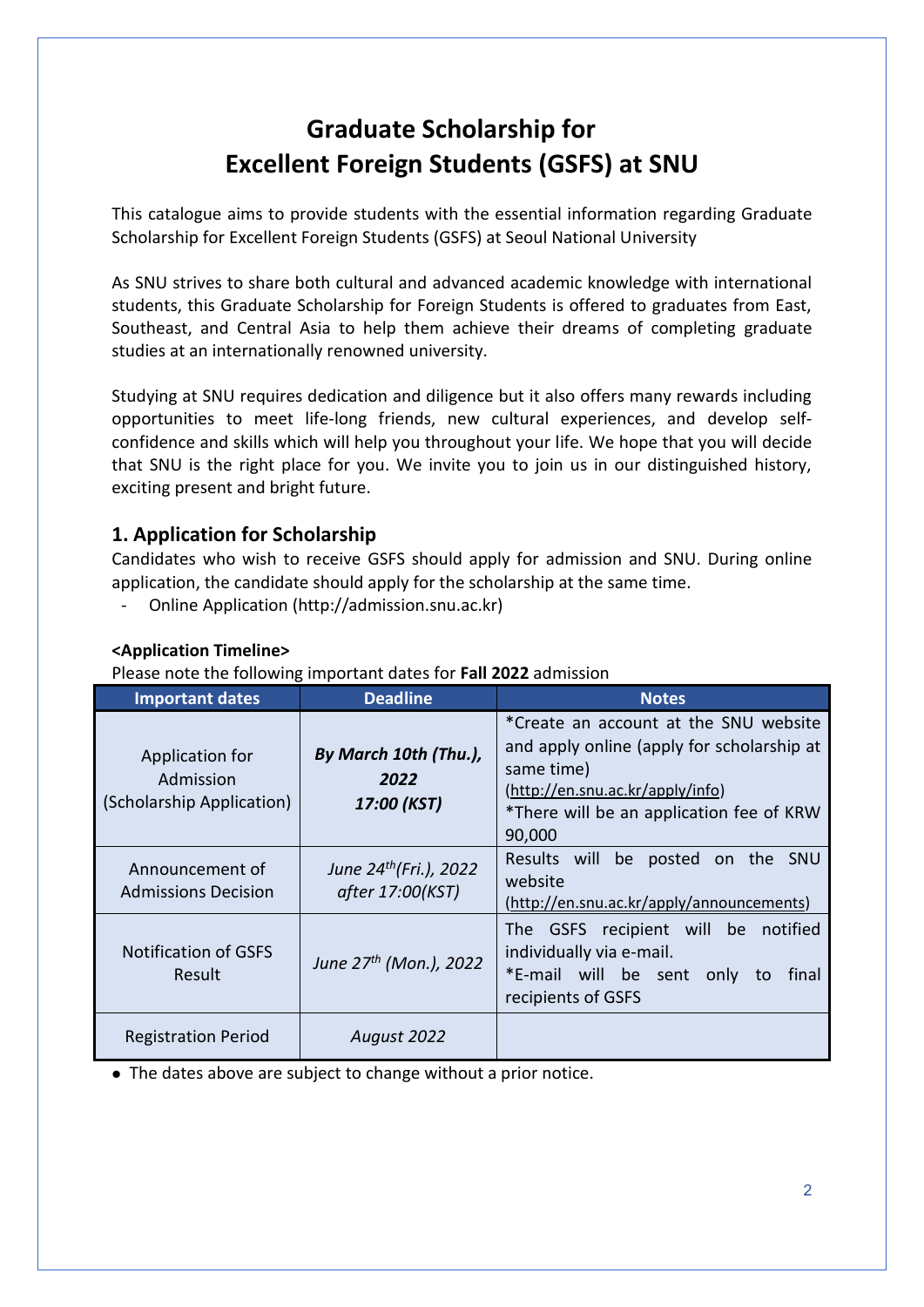#### **<Eligibility>**

(a) Non-Korean applicants whose parents do not hold Korean nationality

(b) Applicants who have completed their entire education (equivalent to the period from the first year of elementary school to the final year of a bachelor's program in Korea) outside of Korea

(c) Applicants who hold the following academic degree or recognized equivalent from an accredited institution outside Korea:

- 1. Applying for Master's / Combined Master's & Doctoral Programs: a bachelor's degree or higher
- 2. Applying for Doctoral Programs: a master's degree or higher
- (d) Applicants who applied for the designated college/school(see below) participating in the GSFS Program for Fall 2022
- (e) Applicants who applied and is accepted into SNU for Fall 2022
- (f) Priority will be given to applicants who does NOT hold nationality of the designated countries (see below)

#### **<List of Countries>**

#### **(Applicant who does not hold nationality of these countries will be given priority)**

| <b>United States</b> | The Netherlands    |
|----------------------|--------------------|
| Japan                | Portugal           |
| Austria              | Slovak Republic    |
| Belgium              | Slovenia           |
| Cyprus               | Spain              |
| Estonia              | Canada             |
| Finland              | Italy              |
| France               | United Kingdom     |
| Germany              | Andorra            |
| Greece               | Australia          |
| Ireland              | Czech Republic     |
| Italy                | Denmark            |
| Latvia               | Hong Kong          |
| Lithuania            | Iceland            |
| Luxembourg           | Israel             |
| New Zealand          | Macao              |
| Norway               | <b>Puerto Rico</b> |
| San Marino           | Singapore          |
| Sweden               | Switzerland        |
| Taiwan               |                    |

#### **<Available Spots>**

| College/School                                                     | <b>Available Spots</b> |
|--------------------------------------------------------------------|------------------------|
| Graduate School of International<br><b>Agricultural Technology</b> |                        |
| <b>College of Natural Sciences</b>                                 |                        |
| College of Engineering                                             |                        |